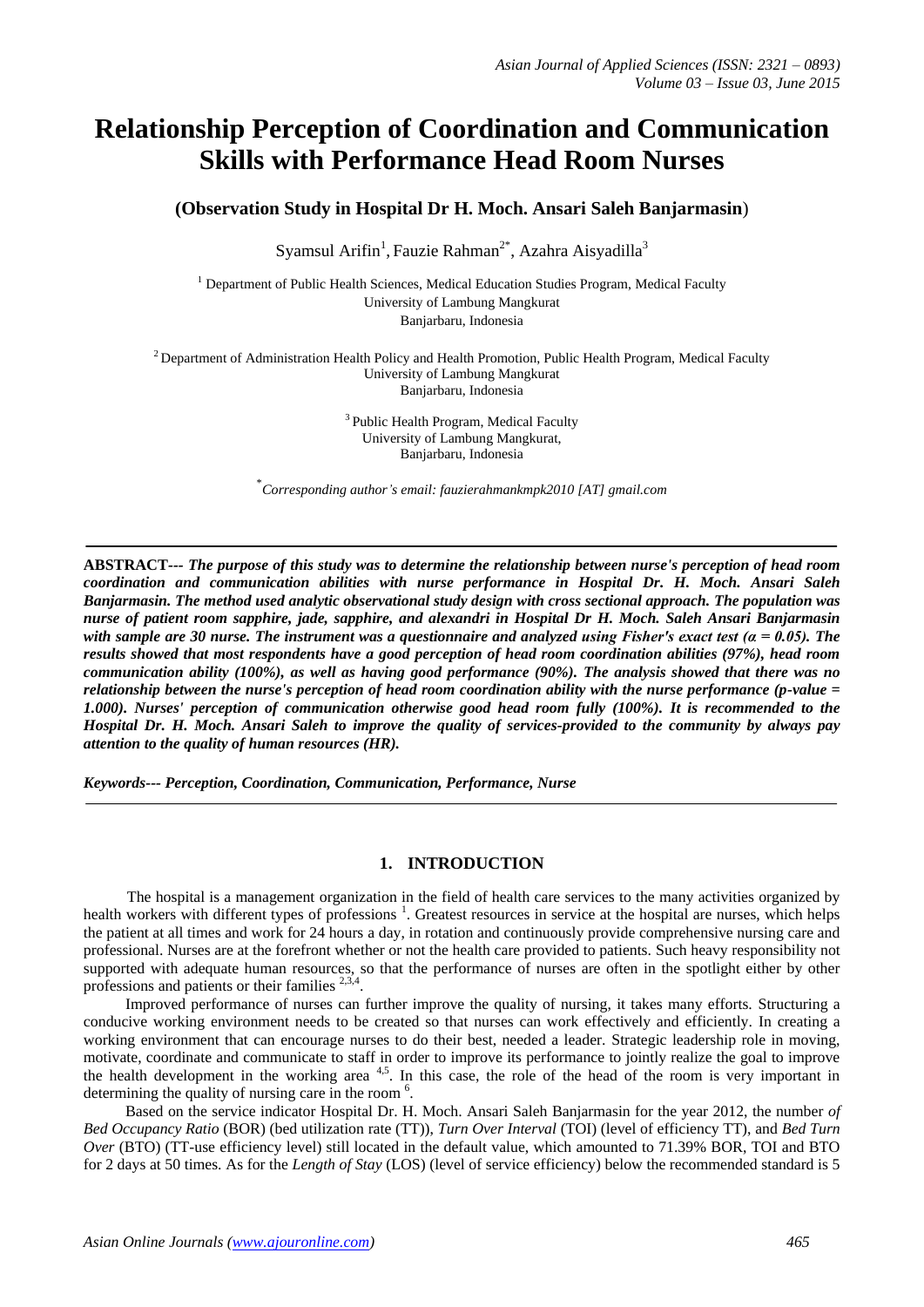days. Based on the report on the implementation of activities Hospital Dr. H. Moch. Ansari Saleh Banjarmasin overall in 2012 concluded that the quantity and quality of services is still not sufficient.

Therefore, researchers are interested in taking the study entitled Perceptions About Capability Coordination Relations and Communications Head of Performance Against room nurse at the Hospital Dr. H. Moch. Ansari Saleh Banjarmasin.

## **2. RESEARCH METHODS**

This study uses observational analytic design with *cross sectional* approach. The population was nurse patient room sapphire, jade, sapphire, and alexandri in Hospital Dr H. Moch. Ansari Saleh Banjarmasin. *The sampling* method used is *purposive sampling* method and have met the inclusion criteria of 30 people (7).

The research variables are independent variables, namely the ability of coordination and communication head room, and the dependent variable is the performance of nurses. Data were obtained from the questionnaire.

Data were analyzed using univariate analysis to determine the frequency distribution of each of the variables studied. Meanwhile, bivariate analysis to determine the relationship between the independent variables with the dependent variable. The statistical test used is the *chi-square* test, and *fisher exact* test when the *expected count* value <5 with a degree of confidence of 95%.

#### **3. RESULT AND DISCUSSION**

Based on the results of the study to 30 samples obtained frequency distribution of the results of the nurse's perception of the ability to coordinate the head space is presented in Figure 1.





Figure 1 shows that the perception of nurses about the ability to coordinate more head room expressed either as many as 29 people (97%). Based on the results of the study to 30 samples obtained frequency distribution of the results of the nurse's perception of communication skills good head room fully declare 100%.

Based on the results of the study to 30 samples obtained frequency distribution nurse performance results presented in Figure 2.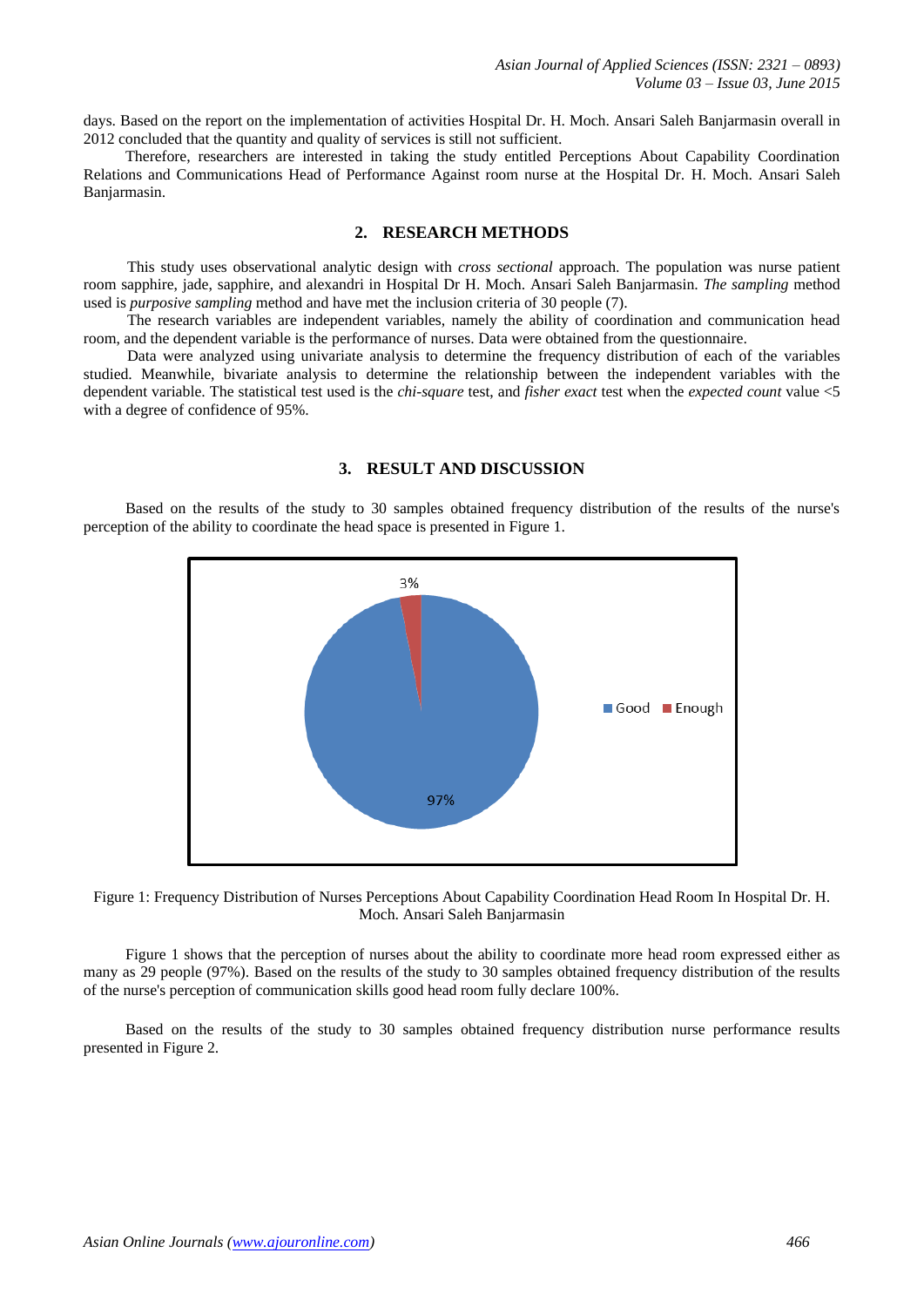

Figure 2 : Frequency Distribution Perceptions About Performance Nurse Nurse In Hospital Dr. H. Moch. Ansari Saleh Banjarmasin

Figure 2 shows that more nurses have a good performance as many as 27 people (90%). Based on this research, the relationship nurse perceptions about the ability to coordinate with the room head nurse performance and communication skills can be seen in Table 1.

Table 1 : Relationship Nurse Perceptions About Capability Coordination Head Nurse Room and Ability Communication Head Nurse Room with Nurse Performance

| <b>Variables</b>                       | <b>Nurse Performance</b> |      |        |      | <b>Total</b> |
|----------------------------------------|--------------------------|------|--------|------|--------------|
|                                        | Good                     | $\%$ | Enough | $\%$ |              |
| <b>Coordination Ability Head Room</b>  |                          |      |        |      |              |
| Good                                   | 26                       | 86.7 |        | 10   | 29           |
| <b>Less</b>                            |                          | 3.3  |        |      |              |
|                                        |                          |      |        |      |              |
| <b>Communication Ability Head Room</b> |                          |      |        |      |              |
| Good                                   |                          | 90   |        | 10   | 30           |
| <b>Less</b>                            |                          |      |        |      |              |

Table 1 shows that the table is more than 2 x 2 and 3 there is a sell (75%) the *expected* value is less than 5, it can not be in the *chi square test.* Therefore, the table is processed 2x2 with the incorporation of sufficient and less category. *Fisher's Exact* results ( $\alpha = 0.05$ ) obtained *p-value* of 1.000, which means there is no significant relationship between the perception of nurses about the ability of head room coordination with the performance of nurses in hospitals Dr. H. Moch. Ansari Saleh Banjarmasin.

The results of this study indicate that the majority of respondents who have a good perception of the ability of coordination and less head room, their performance remains good, so it makes no significant relationship between the two variables indicated by the *p-value* of 1.000. Leader or supervisor needs to demonstrate continuous and coordinated to prevent the ineffectiveness of doing work so well with each party involved in an organization should always show the attitude of coordination in order to create harmony within the organization. Proper coordination is one of the keys to obtain optimal performance of each employee in addition to morale, creativity and initiative also will develop. Coordination will encourage the achievement of a better employee performance in implementing the tasks of the organization<sup>7</sup>.

These results are similar to studies conducted by Roymond H Simamora (2005) about the relationship perceptions of nurses towards organizing functions performed by the head of the room with its performance in the inpatient unit Koja Hospital stating ability to coordinate a good head room and there was no relationship with the performance of nurses  $8$ .

Based on table 1 it can be seen that the outcome variables constant communication skills head room or fully well (100%), so that these variables can not be tested statistically. This result is a very good thing, because the communication skills good head room give results on the performance of a good nurse is also in the amount of 90%. Communication function head room in nursing practice is how the head of the room in fostering communication downward and upward communication, be open, honest, and convey the message clearly and positively respond to nurses in order to avoid